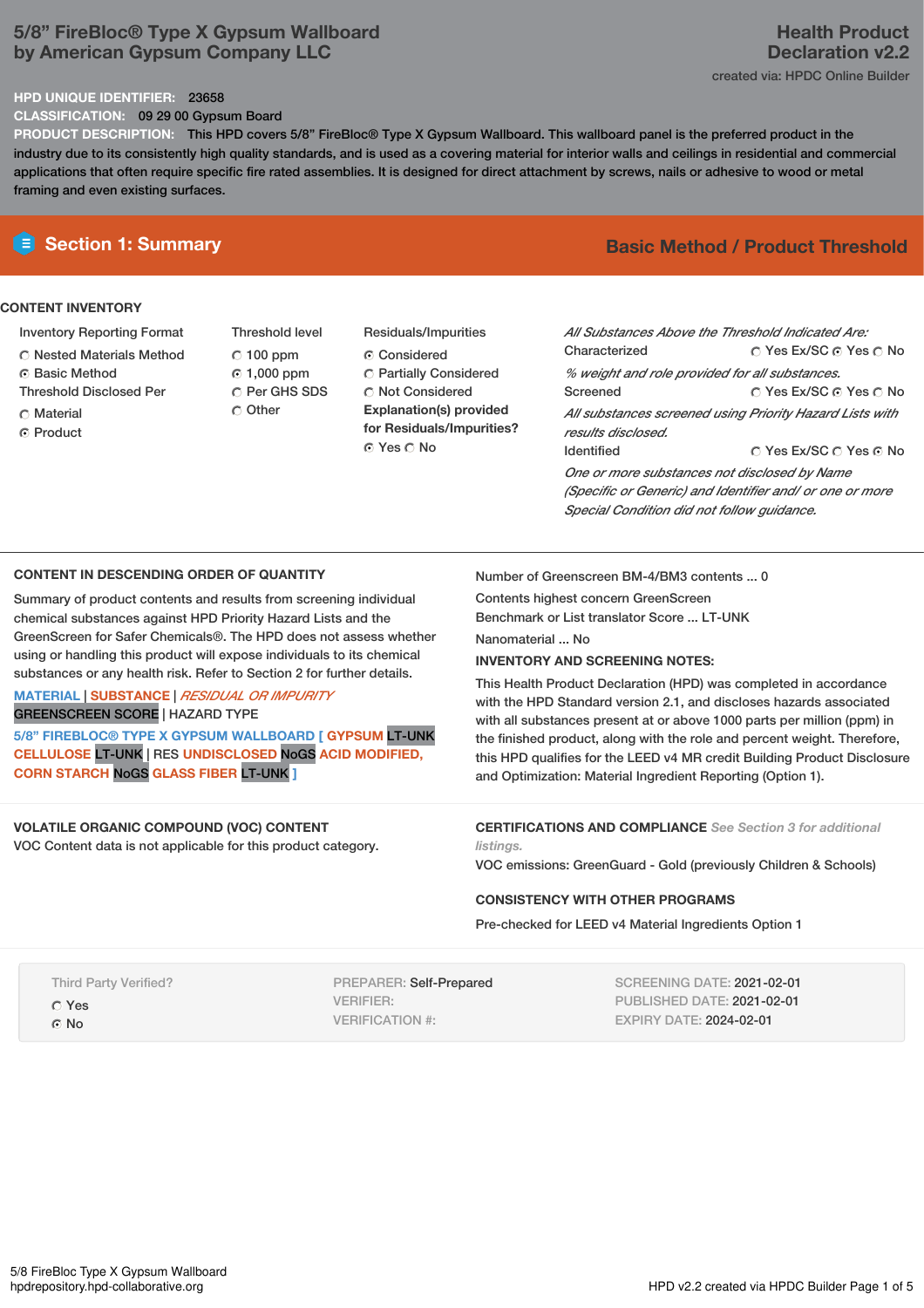This section lists contents in a product based on specific threshold(s) and reports detailed health information including hazards. This HPD uses the *inventory method indicated above, which is one of three possible methods:*

- *Basic Inventory method with Product-level threshold.*
- *Nested Material Inventory method with Product-level threshold*
- *Nested Material Inventory method with individual Material-level thresholds*

Definitions and requirements for the three inventory methods and requirements for each data field can be found in the HPD Open Standard version *2.2, available on the HPDC website at: [www.hpd-collaborative.org/hpd-2-2-standard](https://www.hpd-collaborative.org/hpd-2-2-standard)*

|                        | <b>5/8" FIREBLOC® TYPE X GYPSUM WALLBOARD</b>                                                                                                                                     |                                                                                                             |          |                 |                                     |                                                       |
|------------------------|-----------------------------------------------------------------------------------------------------------------------------------------------------------------------------------|-------------------------------------------------------------------------------------------------------------|----------|-----------------|-------------------------------------|-------------------------------------------------------|
|                        | RESIDUALS AND IMPURITIES CONSIDERED: Yes<br>PRODUCT THRESHOLD: 1000 ppm                                                                                                           |                                                                                                             |          |                 |                                     |                                                       |
|                        | RESIDUALS AND IMPURITIES NOTES: All items with values exceeding thresholds were examined for content                                                                              |                                                                                                             |          |                 |                                     |                                                       |
|                        | OTHER PRODUCT NOTES: American Gypsum Type X panels are intended for use as an interior substrate for walls and ceilings and are intended to<br>receive a final decorative finish. |                                                                                                             |          |                 |                                     |                                                       |
| <b>GYPSUM</b>          |                                                                                                                                                                                   |                                                                                                             |          |                 |                                     | ID: 13397-24-5                                        |
|                        |                                                                                                                                                                                   | HAZARD SCREENING METHOD: Pharos Chemical and Materials Library                                              |          |                 | HAZARD SCREENING DATE: 2021-02-01   |                                                       |
|                        | $\%$ : 90.0000 - 96.0000                                                                                                                                                          | <b>GS: LT-UNK</b>                                                                                           |          |                 |                                     | RC: None NANO: No SUBSTANCE ROLE: Structure component |
| <b>HAZARD TYPE</b>     |                                                                                                                                                                                   | <b>AGENCY AND LIST TITLES</b>                                                                               |          | <b>WARNINGS</b> |                                     |                                                       |
| None found             |                                                                                                                                                                                   |                                                                                                             |          |                 |                                     | No warnings found on HPD Priority Hazard Lists        |
|                        |                                                                                                                                                                                   | SUBSTANCE NOTES: Gypsum is a naturally occurring ore or a specially manufactured product of coal combustion |          |                 |                                     |                                                       |
|                        |                                                                                                                                                                                   |                                                                                                             |          |                 |                                     |                                                       |
| <b>CELLULOSE</b>       |                                                                                                                                                                                   |                                                                                                             |          |                 |                                     | ID: 9004-34-6                                         |
|                        |                                                                                                                                                                                   | HAZARD SCREENING METHOD: Pharos Chemical and Materials Library HAZARD SCREENING DATE: 2021-02-01            |          |                 |                                     |                                                       |
| $\%$ : 3.9000 - 4.2000 |                                                                                                                                                                                   | <b>GS: LT-UNK</b>                                                                                           |          |                 |                                     | RC: Both NANO: No SUBSTANCE ROLE: Structure component |
| <b>HAZARD TYPE</b>     |                                                                                                                                                                                   | <b>AGENCY AND LIST TITLES</b>                                                                               |          | <b>WARNINGS</b> |                                     |                                                       |
| <b>RES</b>             |                                                                                                                                                                                   | <b>AOEC - Asthmagens</b>                                                                                    |          |                 | Asthmagen (Rs) - sensitizer-induced |                                                       |
|                        | SUBSTANCE NOTES: All residuals and impurities evaluated to product threshold levels                                                                                               |                                                                                                             |          |                 |                                     |                                                       |
|                        |                                                                                                                                                                                   |                                                                                                             |          |                 |                                     |                                                       |
| <b>UNDISCLOSED</b>     |                                                                                                                                                                                   |                                                                                                             |          |                 |                                     | <b>ID: Undisclosed</b>                                |
|                        |                                                                                                                                                                                   | HAZARD SCREENING METHOD: Pharos Chemical and Materials Library HAZARD SCREENING DATE: 2021-02-01            |          |                 |                                     |                                                       |
| $\%$ : 3.7000 - 4.9500 |                                                                                                                                                                                   | <b>GS: NoGS</b>                                                                                             | RC: None | NANO: No        |                                     | <b>SUBSTANCE ROLE: Flame retardant</b>                |
| <b>HAZARD TYPE</b>     |                                                                                                                                                                                   | <b>AGENCY AND LIST TITLES</b>                                                                               |          | <b>WARNINGS</b> |                                     |                                                       |
| None found             |                                                                                                                                                                                   |                                                                                                             |          |                 |                                     | No warnings found on HPD Priority Hazard Lists        |
|                        |                                                                                                                                                                                   | SUBSTANCE NOTES: Naturally occurring material used as a core additive                                       |          |                 |                                     |                                                       |
|                        |                                                                                                                                                                                   |                                                                                                             |          |                 |                                     |                                                       |
|                        | <b>ACID MODIFIED, CORN STARCH</b>                                                                                                                                                 |                                                                                                             |          |                 |                                     | ID: 65996-63-6                                        |
|                        |                                                                                                                                                                                   | HAZARD SCREENING METHOD: Pharos Chemical and Materials Library HAZARD SCREENING DATE: 2021-02-01            |          |                 |                                     |                                                       |
|                        |                                                                                                                                                                                   |                                                                                                             |          |                 |                                     |                                                       |

5/8 FireBloc Type X Gypsum Wallboard<br>hpdrepository.hpd-collaborative.org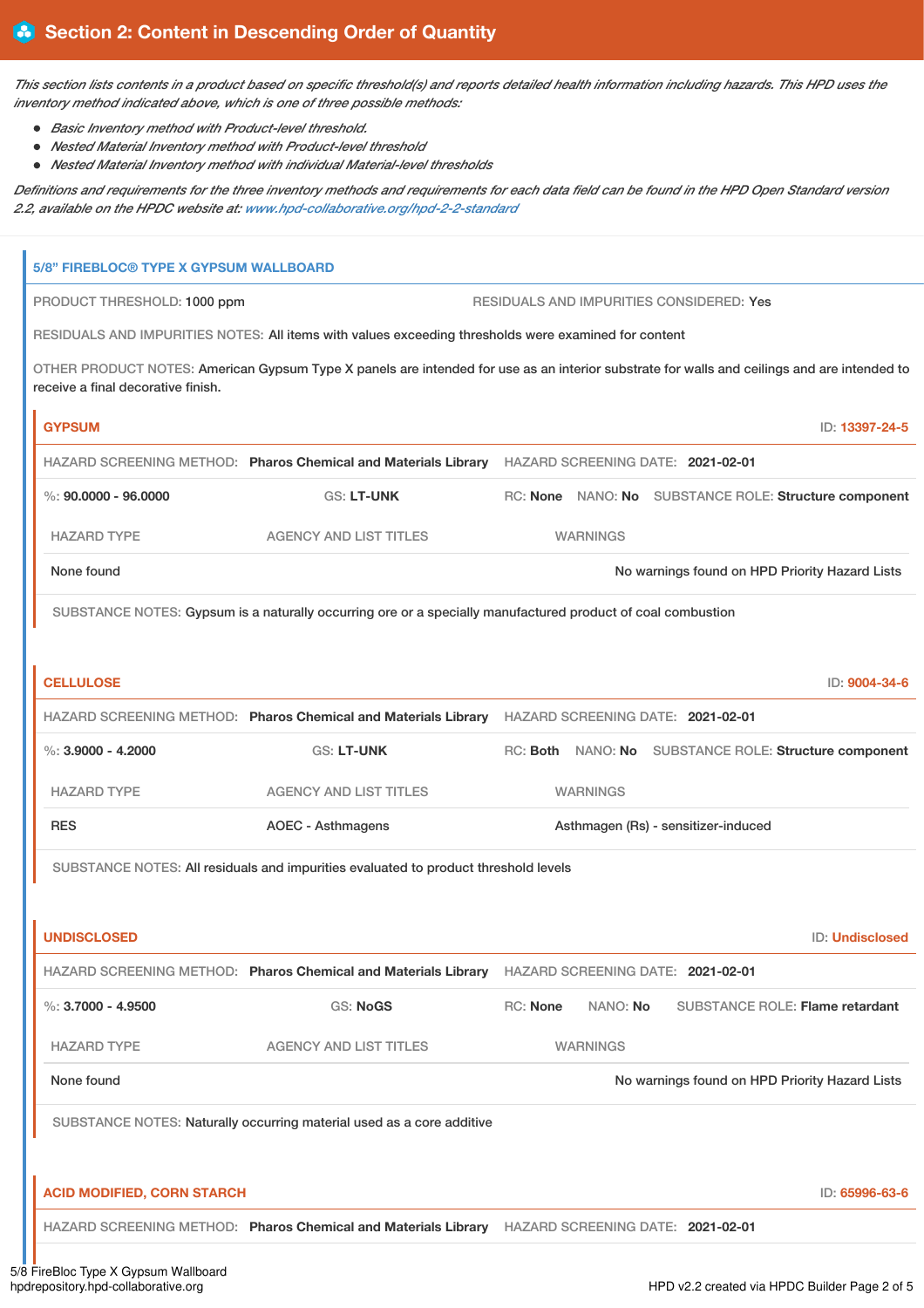| %: $0.6250 - 1.2000$                                                               | <b>GS: NoGS</b>                                                | <b>RC:</b> None | NANO: No        | <b>SUBSTANCE ROLE: Binder</b>                  |  |  |
|------------------------------------------------------------------------------------|----------------------------------------------------------------|-----------------|-----------------|------------------------------------------------|--|--|
| <b>HAZARD TYPE</b>                                                                 | <b>AGENCY AND LIST TITLES</b>                                  |                 | <b>WARNINGS</b> |                                                |  |  |
| None found                                                                         |                                                                |                 |                 | No warnings found on HPD Priority Hazard Lists |  |  |
| SUBSTANCE NOTES: Starch is produced from corn, milo, wheat or other natural grains |                                                                |                 |                 |                                                |  |  |
|                                                                                    |                                                                |                 |                 |                                                |  |  |
| <b>GLASS FIBER</b>                                                                 |                                                                |                 |                 | ID: 65997-17-3                                 |  |  |
|                                                                                    | HAZARD SCREENING METHOD: Pharos Chemical and Materials Library |                 |                 | HAZARD SCREENING DATE: 2021-02-01              |  |  |
| %: $0.4510 - 0.6500$                                                               | <b>GS: LT-UNK</b>                                              | <b>RC:</b> None | NANO: No        | <b>SUBSTANCE ROLE: Flame retardant</b>         |  |  |
| <b>HAZARD TYPE</b>                                                                 | <b>AGENCY AND LIST TITLES</b>                                  |                 | <b>WARNINGS</b> |                                                |  |  |
|                                                                                    |                                                                |                 |                 |                                                |  |  |

SUBSTANCE NOTES: All residuals and impurities evaluated to product threshold levels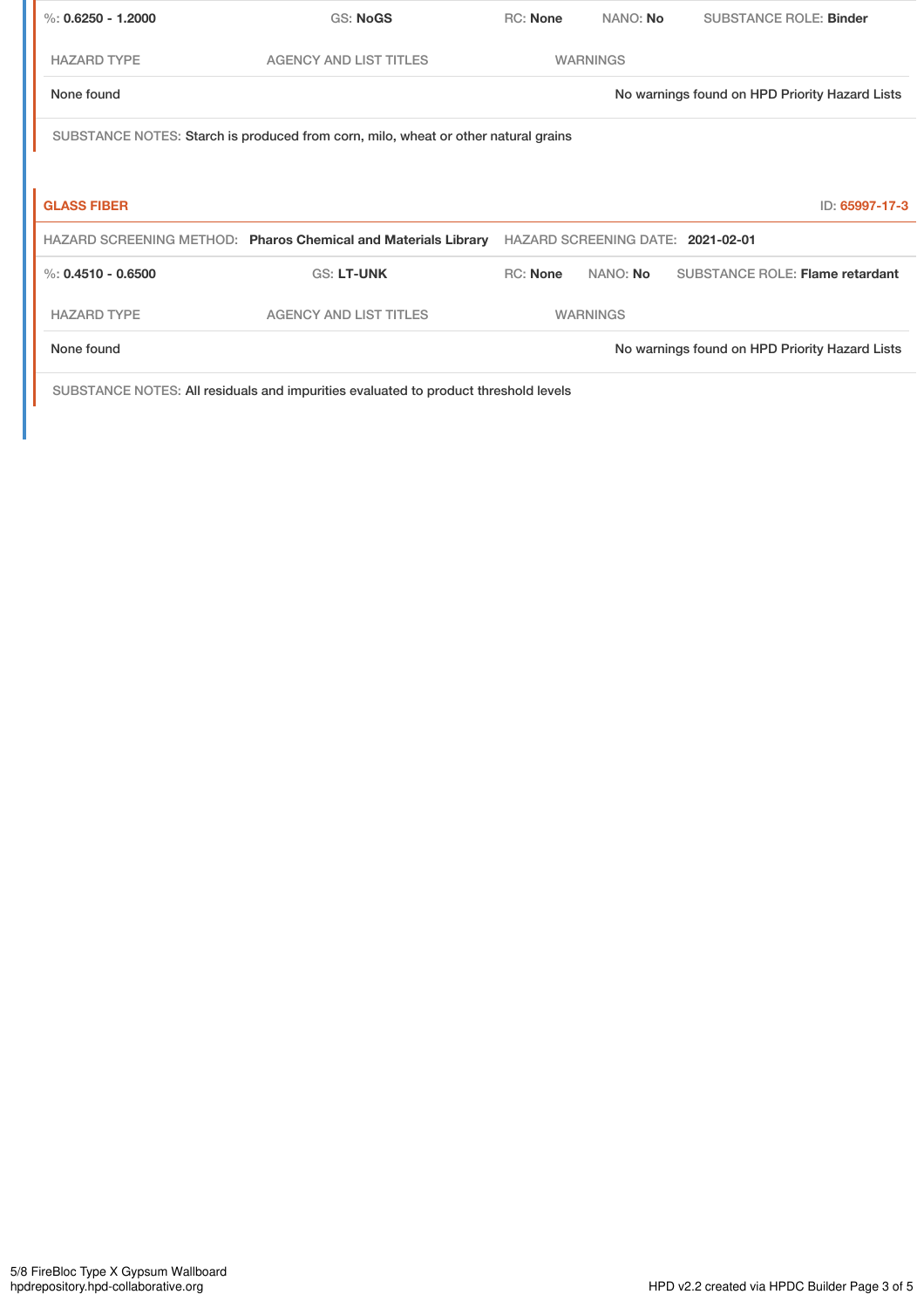This section lists applicable certification and standards compliance information for VOC emissions and VOC content. Other types of health or *environmental performance testing or certifications completed for the product may be provided.*

| <b>VOC EMISSIONS</b>                                                                        | GreenGuard - Gold (previously Children & Schools) |                                        |                                            |  |  |
|---------------------------------------------------------------------------------------------|---------------------------------------------------|----------------------------------------|--------------------------------------------|--|--|
| <b>CERTIFYING PARTY: Third Party</b><br>APPLICABLE FACILITIES: All manufacturing facilities | ISSUE DATE: 2009-04-<br>25                        | <b>EXPIRY DATE: 2019-</b><br>$04 - 24$ | <b>CERTIFIER OR LAB: UL</b><br>Environment |  |  |
| CERTIFICATE URL: http://greenguard.org/en/index.aspx                                        |                                                   |                                        |                                            |  |  |

CERTIFICATION AND COMPLIANCE NOTES:

# **Section 4: Accessories**

This section lists related products or materials that the manufacturer requires or recommends for installation (such as adhesives or fasteners), maintenance, cleaning, or operations. For information relating to the contents of these related products, refer to their applicable Health Product *Declarations, if available.*

No accessories are required for this product.

# **Section 5: General Notes**

Residuals and impurities are considered in any ingredients exceeding product threshold values as stated in material notes. The residuals or impurities occurring within materials exceeding the product threshold value did not meet the threshold level for reporting.